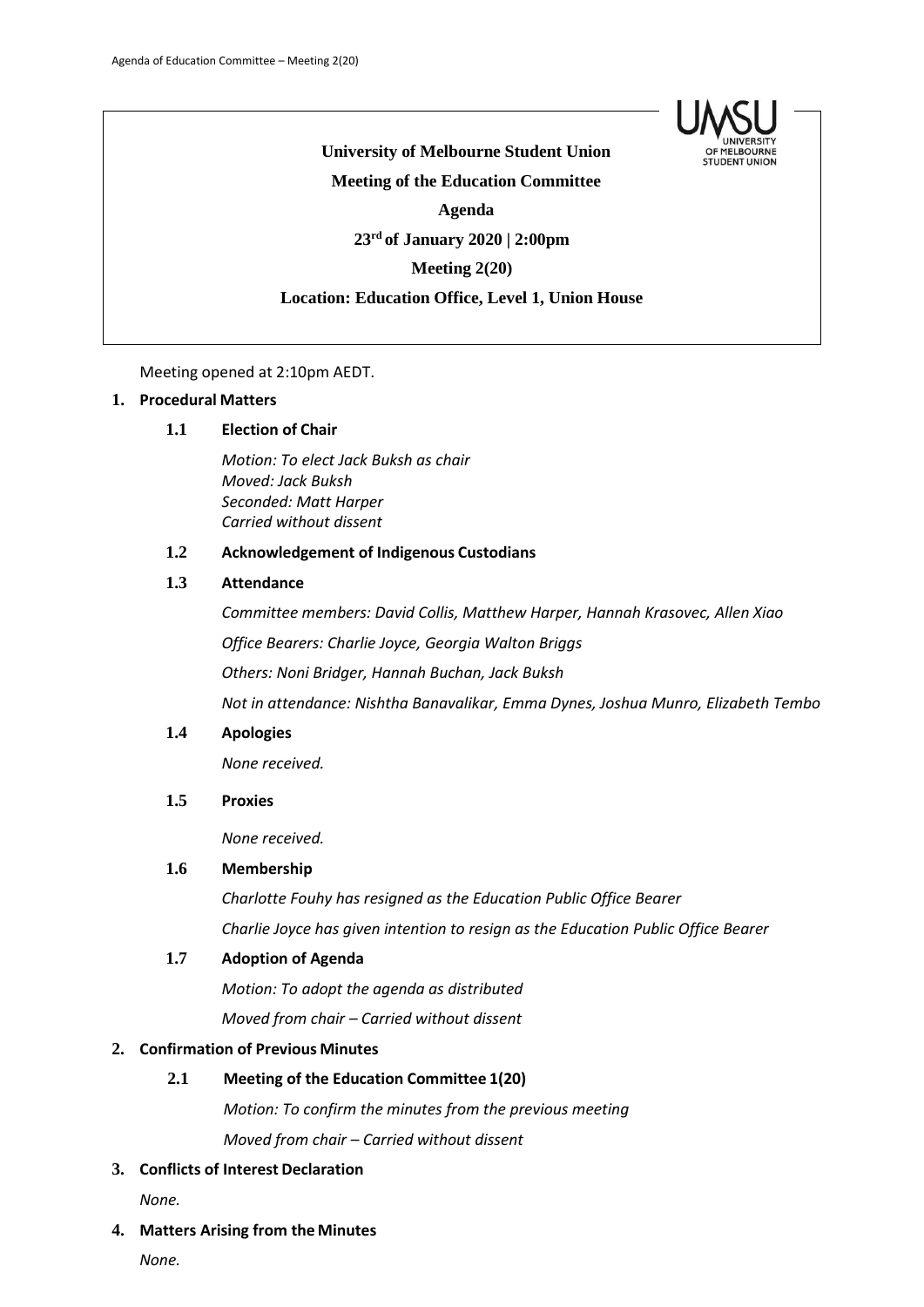## **5. Correspondence**

5.1. Correspondence from UMSU General Secretary, RE: NUS Natcon Grants

*Jack Buksh briefly discussed the contents of his correspondence to the committee regarding the Natcon grants. His recommendation is to re-open the grants for a week as grant recipients were not made aware that they were required to submit a report.*

*Motion: To extend the deadline for NUS National Conference grant reports until Thursday 30th of January.*

*Moved: Matt Harper*

*Seconded: Hannah Krasovec*

*Carried without dissent*

# **6. Office Bearer Reports**

*Charlie Joyce discussed the recent successes of the NTEU casuals campaign and the meetings Education Public has been having with them. He discussed establishing a Worker-Student Alliance with the NTEU on campus.*

*Georgia Walton Briggs discussed that Education Academic had notified Student Representative Network appointees by email and advised relevant committees of appointments. She also discussed the Education orientation booklet "Know Your Rights" which office bearers have been working on. She also discussed the MyTimetable survey to be released on the 10<sup>th</sup> of February.* 

# **7. Other Reports**

*None.*

### **8. Operational Business**

8.1. Filling of the Education Public Affairs Office Casual Vacancy

Jack Buksh announced he received two nominations for the casual vacancy from Noni Bridger and *Charlie Joyce. He announced them temporarily elected unopposed.*

*Motion: To approve the appointment of Noni Bridger and Charlie Joyce to the the Education (Public Affairs) casual vacancy.*

*Moved: Hannah Krasovec*

*Seconded: Matt Harper*

*Carried without dissent*

### **9. Motions on Notice**

*None.*

# **10. Motions Without Notice**

# **10.1 Know Your Rights Booklet**

*Motion: To pass \$3500 from the Orientation budget line for the printing of the Know Your Rights booklet Moved: Georgia Walton Briggs Seconded: Matt Harper Carried without dissent*

# **11. Other Business**

*None.*

# **12. Next Meeting**

*In February, TBC.*

**13. Close**

*Meeting closed at 2:23pm.*